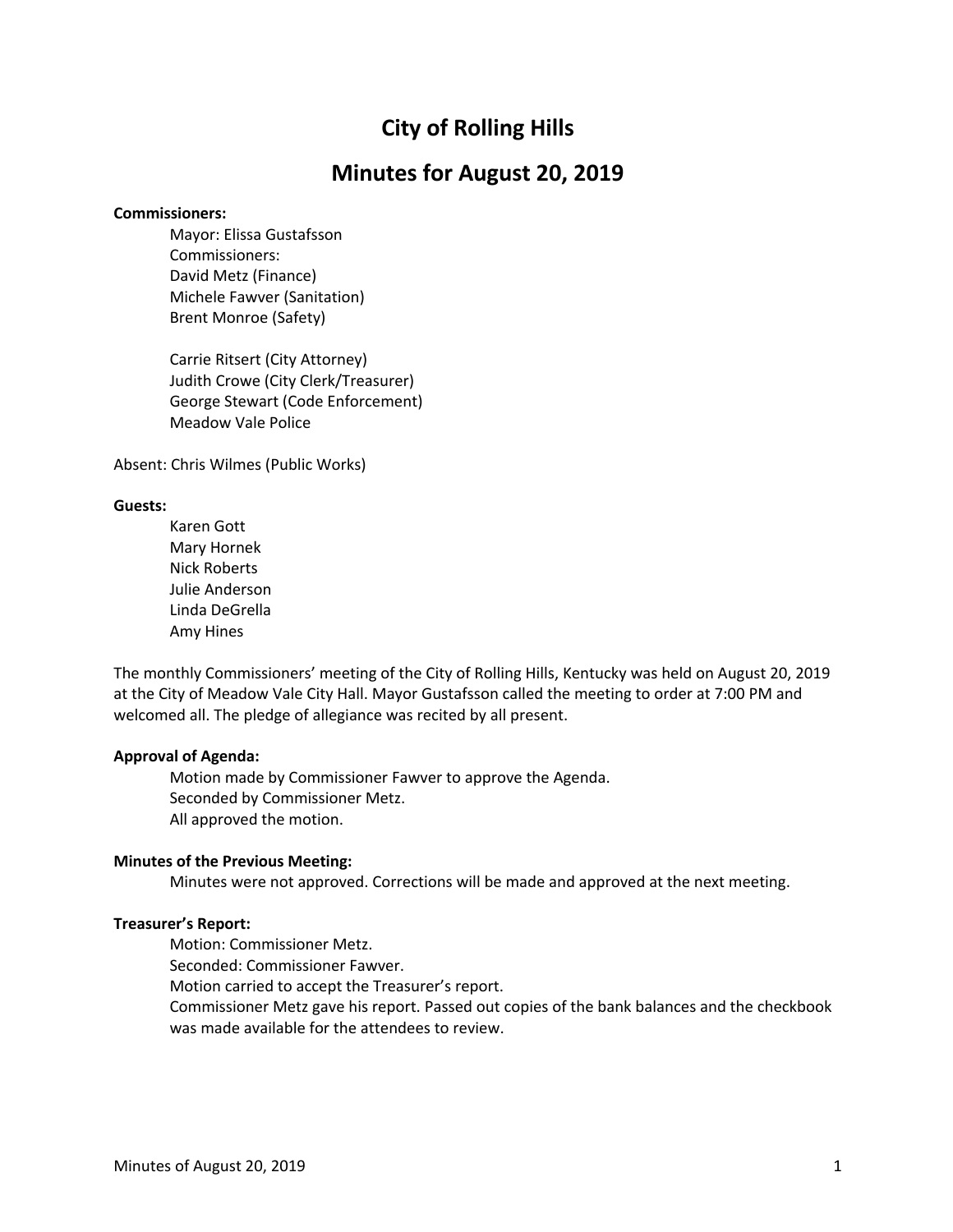### **Municipal Orders:**

Motion: Commissioner Metz Seconded: Commissioner Monroe Motion carried to accept the Municipal Order No. 2 Series 2019-2010 (pay the bills).

#### **Public Forum:**

Nick Roberts talked about the pot holes and was questioning when they will be fixed.

#### **City Attorney:**

Grant for Codification of ordinances – Commissioner Fawver stated that she will make the copies for us to mail off to American Legal. Clerk Crowe to get the ordinances to Commissioner Fawver.

City Green Space has two proposals with a \$15,000.00 difference. There will be discussion on what will be best for the city.

Charter-Specturm franchise is complete and instead of quarterly payments they will issue yearly. Carrie has mailed the Opt-Out letter.

City Attorney Ritsert had the second reading of the Municipal Order 3, Series 2019-2020 relating to the City Disbursements and Spending.

Motion made by Commissioner Fawver.

Seconded: Commissioner Monroe

Motion carried to accept the new Municipal Order 3. on spending.

City Attorney Ritsert presented the Meadow Vale/Westwood/Rolling Hills Ethics Authority Interlocal Cooperation Agreement.

Motion made by Commissioner Metz.

Seconded: Commissioner Fawver.

Motion carried to accept the Interlocal Agreement with Meadow Vale and Westwood. Two residents have been nominated to represent the city of Rolling Hills – Amy Hines, and Julie Anderson. Both nominees addressed the board.

There has been a change in KRS Investments for small cities and KLC- PNC Bank will work with small cities to invest their monies.

The Garbage lawsuit that the cities had against Metro - Appeal went in favor of small cities that they can have their own garbage contracts. No action needed by the city.

#### **Safety:**

Commissioner Monroe gave his report. Meadow Vale Police stated that there were homeless living down in the green space. Code Enforcement Stewart gave his report and asked if residents were or are having any problems, they could email him any details. He stated that he has tried to contact Alltrade about one of the apartment building to fine them for the trash and brush around the building.

Code Enforcer Stewart stated that the shopping center is the biggest problem in the city. The trash that blows from the center as well as the trash that people throw on the ground is bad. He suggested a fence to stop what is in their lot.

#### **Sanitation:**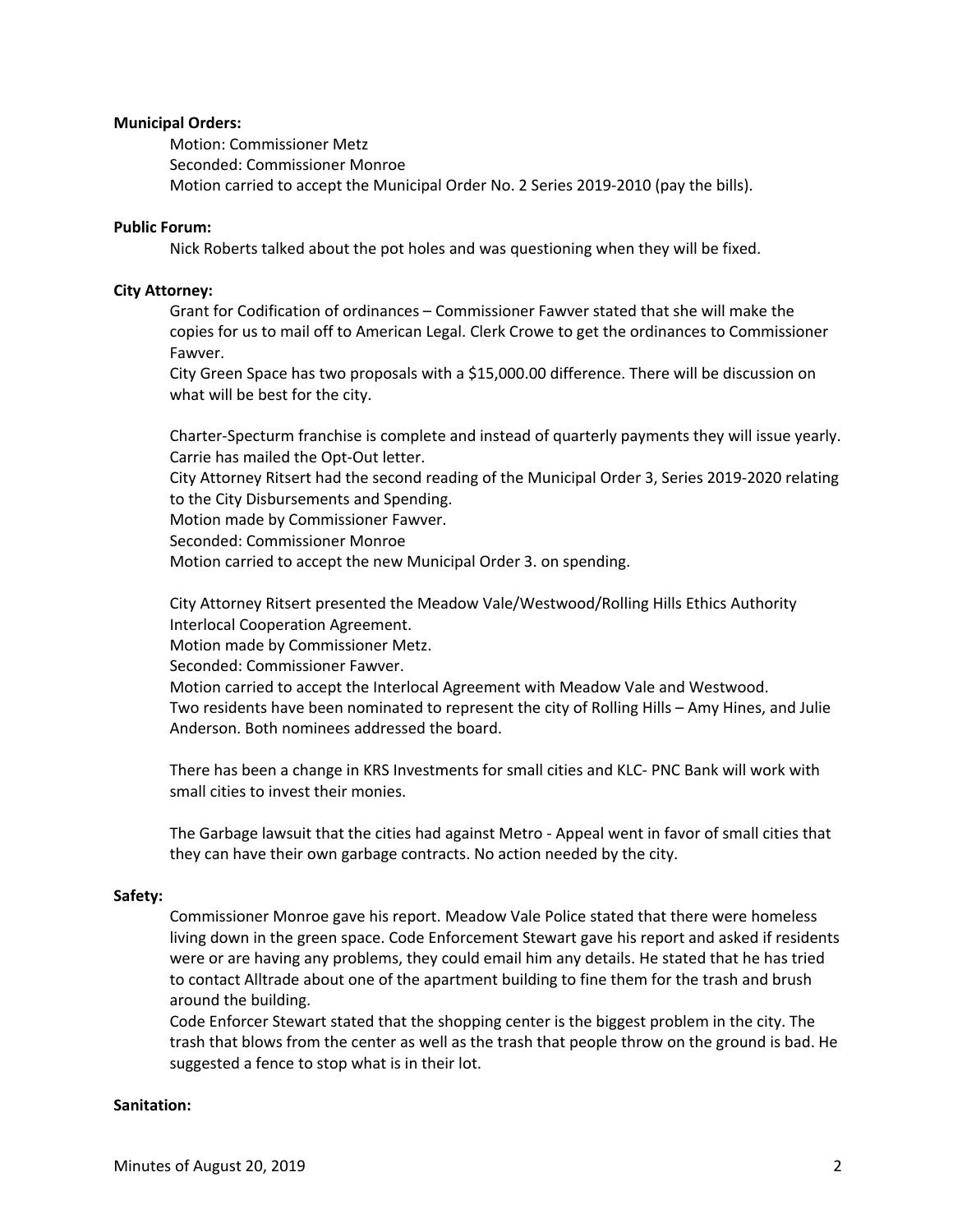Commissioner Fawver gave her report. Bus stop trash was changed once this month as well as cleaned up the surrounding area of debris and no missed calls.

No missed calls for curbside service received from residents. One missed service reported by Rumpke due to trash blocked.

Commissioner Fawver is in progress of getting information regarding the tax parcel vs service provided and should have answers by the September meeting. Commissioner Fawver is working on the issues at the Westport Villa.

#### **Finance:**

Commissioner Metz stated that the auditor has been contacted and will start the yearly audit. The list will be updated of all the rental property and the bills will be sent out in November.

#### **Public Works:**

Mayor Gustafsson gave updates of progress she had attended to and reported in Wilmes absents.

Clean the ditches of debris at Aylesbury/Langdon.

Commissioner Metz moved to contract Walsh Bros to clean the debris in the amount of \$275.00. Commissioner Fawver seconded.

Motion carried by all.

Mayor Gustafasson contacted Precision Concrete will come into the city to survey all the sidewalks and give us a report of what has to be repaired. There is a bad sidewalk at Walhampton Court and Langdon.

The home owners on Tiverton Way are considering a permanent structure on the driveway. The city will look into if that is acceptable with our ordinances and deed.

#### **Old Business:**

Microsoft OneDrive Education for Board on hold.

City Wide Yard Sale – September 14th

Meadow Vale "Picnic in the Park on September  $28<sup>th</sup>$ . We were asked to bring some games, corn hole, etc.

It was also asked for us to supply water. Someone stated to call Louisville Water to see what they could do.

Commissioner Metz moved to spend \$75.00 for water for the picnic in the park. Commissioner Fawver seconded.

Motion carried by all.

Speed Hump reflectors – Mayor is working on finding a cost effective solution. Mayor stated that Eagle Signs would be done in the city by the end of the week.

### **New Business:**

Parking on Langdon – needs to address. It was suggested to have white lines on both sides of the street by the Mayor. Commissioner Wilmes will be asked to get quotes.

Office supplies: copies, stamps, thank you notes. Commissioner Metz moved to spend \$500.00 for stamps and supplies.